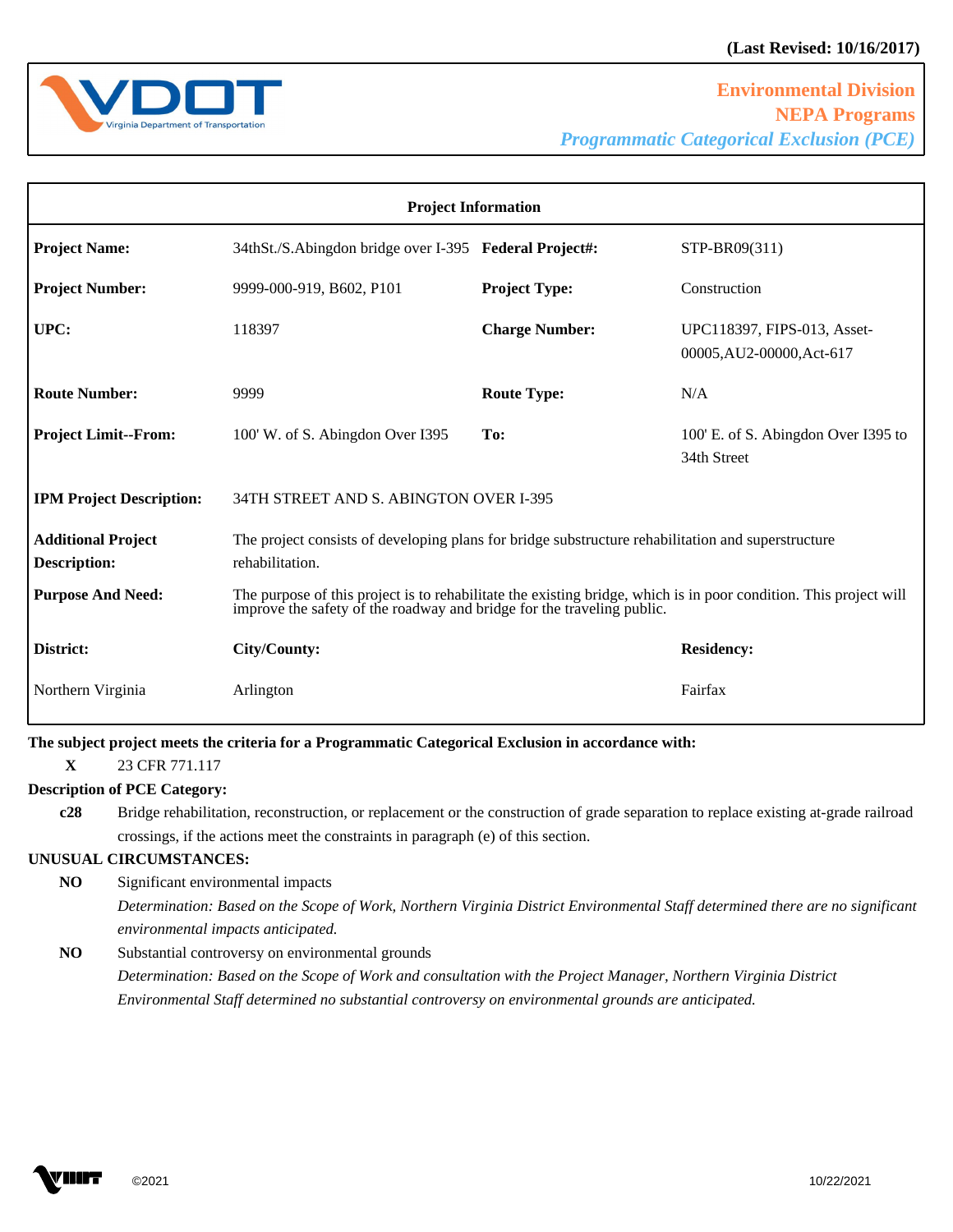| NO              | Significant impact on properties protected by Section 4(f) of the Department of Transportation Act or Section 106 of the<br>National Historic Preservation Act |
|-----------------|----------------------------------------------------------------------------------------------------------------------------------------------------------------|
|                 | Determination: Based on review of the Scope of work and the VDOT GIS Integrator database layers, Northern Virginia                                             |
|                 | Environmental Staff determined no properties identified for protection by Section 4(f) would be impacted. Additionally, the                                    |
|                 | Cultural Resources Summary Report dated 06/02/2021 provided a determination of No Effect on historic properties in                                             |
|                 | accordance with Stipulation 2 of the 2016 Programmatic Agreement for Transportation Undertakings in Virginia, as amended in                                    |
|                 | 2021.                                                                                                                                                          |
| NO              | Inconsistencies with any Federal, State, or local law, requirement or administrative determination relating to the environmental<br>aspects of the action      |
|                 | Determination: Northern Virginia District Environmental Staff determined all Federal, State, and local laws, requirements or                                   |
|                 | administration determinations will be adhered to throughout the duration of this project to preclude any inconsistencies.                                      |
| <b>IMPACTS:</b> |                                                                                                                                                                |
| N <sub>O</sub>  | Involves acquisition of more than minor amounts of temporary or permanent right of way acquisition                                                             |
|                 | Determination: Based on the Scope of Work, the project will occur within existing right-of way.                                                                |
| NO              | Involves acquisitions that result in more than limited residential and non-residential displacements, based on the context and                                 |
|                 | intensity of the impact                                                                                                                                        |
|                 | Determination: The project does not result in any property acquisitions or displacements based on the Scope of Work.                                           |
| N <sub>O</sub>  | Results in capacity expansion of a roadway by addition of through lanes                                                                                        |
|                 | Determination: The project does not result in an capacity expansion based on the Scope of Work.                                                                |
| NO              | Involves the construction of temporary access, or the closure of an existing road, bridge, or ramps, that would result in major                                |
|                 | traffic disruptions, based on the context and intensity of the impact                                                                                          |
|                 | Determination: Based on the Scope of Work, the project would require lane closures but traffic would be maintained; therefore,                                 |
|                 | no major traffic disruptions are anticipated.                                                                                                                  |
| NO              | Results in a determination of adverse effect on historic properties pursuant to Section 106 of the National Historic Preservation                              |
|                 | Act (54 U.S.C. §306108)                                                                                                                                        |
|                 | Determination: The Cultural Resources Summary Report dated 6/2/21 provided a determination of no effect on historic                                            |
|                 | properties on 6/2/21 in accordance with Stipulation 2 of the 2016 Programmatic Agreement for Transportation Undertakings in                                    |
|                 | Virginia, as amended in 2021.                                                                                                                                  |
| N <sub>O</sub>  | Requires the use of properties protected by Section 4(f) (49 U.S.C. § 303/23 U.S.C. § 138) that cannot be documented with an                                   |
|                 | FHWA de minimis determination, or a programmatic Section 4(f) evaluation signed by FHWA                                                                        |
|                 | Determination: Based on review of the plans, the project is limited to existing right of way and does not require any use of                                   |
|                 | properties protected by Section 4(f). Additionally, the Cultural Resources Summary Report dated 06/02/2021 provided a                                          |
|                 | determination of no effect on historic properties on 06/02/2021 in accordance with Stipulation 2 of the 2016 Programmatic                                      |
|                 | Agreement for Transportation Undertakings in Virginia, as amended in 2021.                                                                                     |
| N <sub>O</sub>  | Requires the acquisition of lands under the protection of Section 6(f) of the Land and Water Conservation Act of 1965 (54                                      |
|                 | U.S.C. § 200305) or other unique areas or special lands that were acquired in fee or easement with federal public-use-money and                                |
|                 | have deed restrictions or covenants on the property                                                                                                            |
|                 | Determination: Based on review of the plans, the project is limited to existing right of way and Northern Virginia District                                    |
|                 | Environmental Staff determined there is no acquisition of land protected under Section 6(f) or other unique areas or special                                   |
|                 | lands.                                                                                                                                                         |
| N <sub>O</sub>  | Requires a U.S. Army Corps of Engineers Section 404 (33 U.S.C. § 1344 permit other than a Nationwide or a General Permit)                                      |
|                 | Determination: A Section 404 Individual Permit is not required for this project based on the Permit Determination dated                                        |

VIIIT

*06/01/2021.*